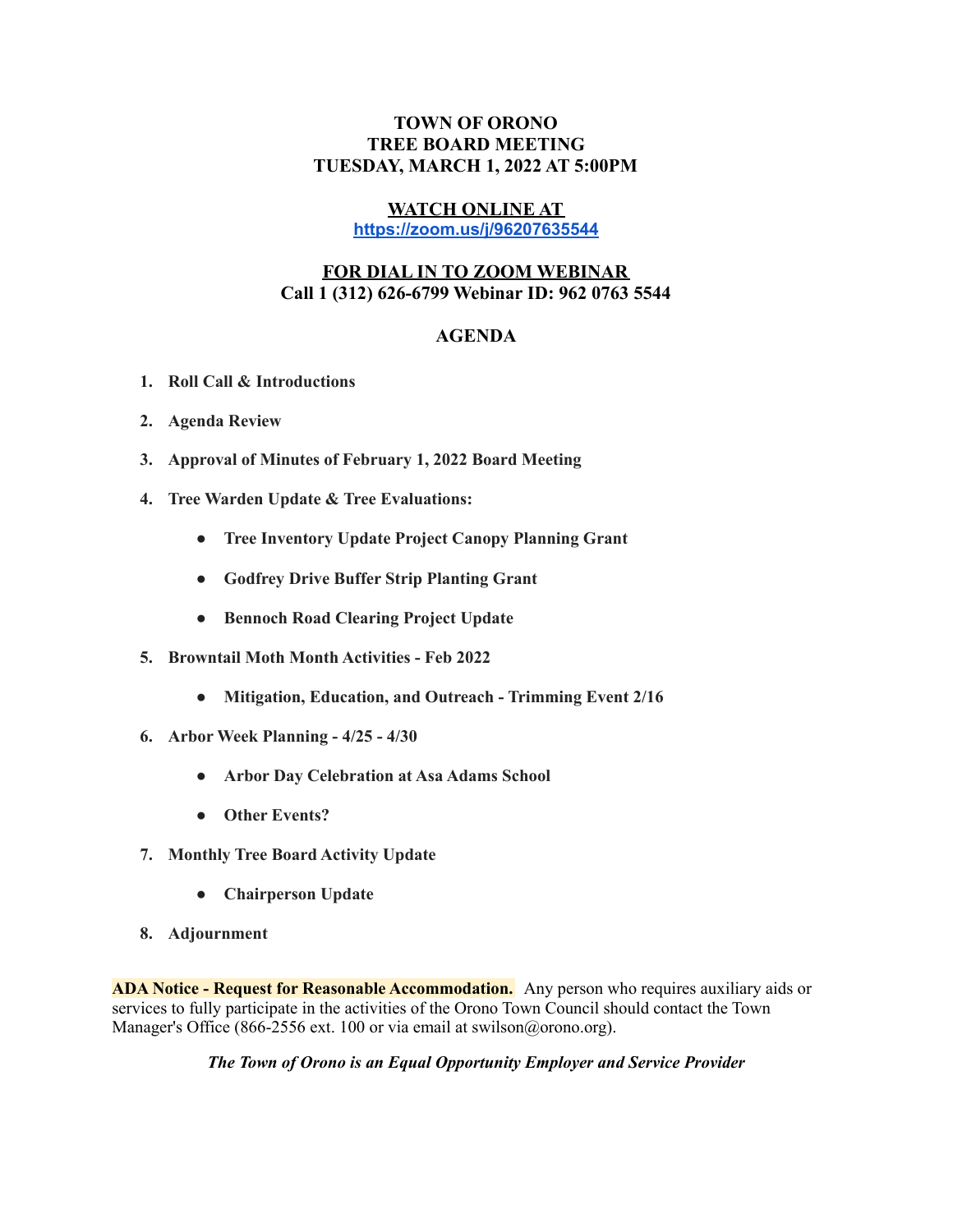**Bennoch Road Roadside Clearing Project -** The scope includes clearing dead wood and hazard trees from the roadside that are growing under and into the communication lines and hanging out over the road. All of the work will be done on the river side of the road. Larger healthy trees will not be removed, but may be pruned to mitigate utility conflicts. Healthy vegetation on the embankment will be left to ensure continued stability of the slope.





AREA TO BE CLEARED

12'-16' from pavement edge under overhead utilities

This project will be completed in two phases. First, Public Works staff will remove and chip anything that can be reached safely from the ground. This will include much of the deadwood that has fallen or broken off and smaller brush that is within the 12'-16' clearing area under the wires. Next, a contractor will finish the work, removing and pruning trees that require an aerial lift.